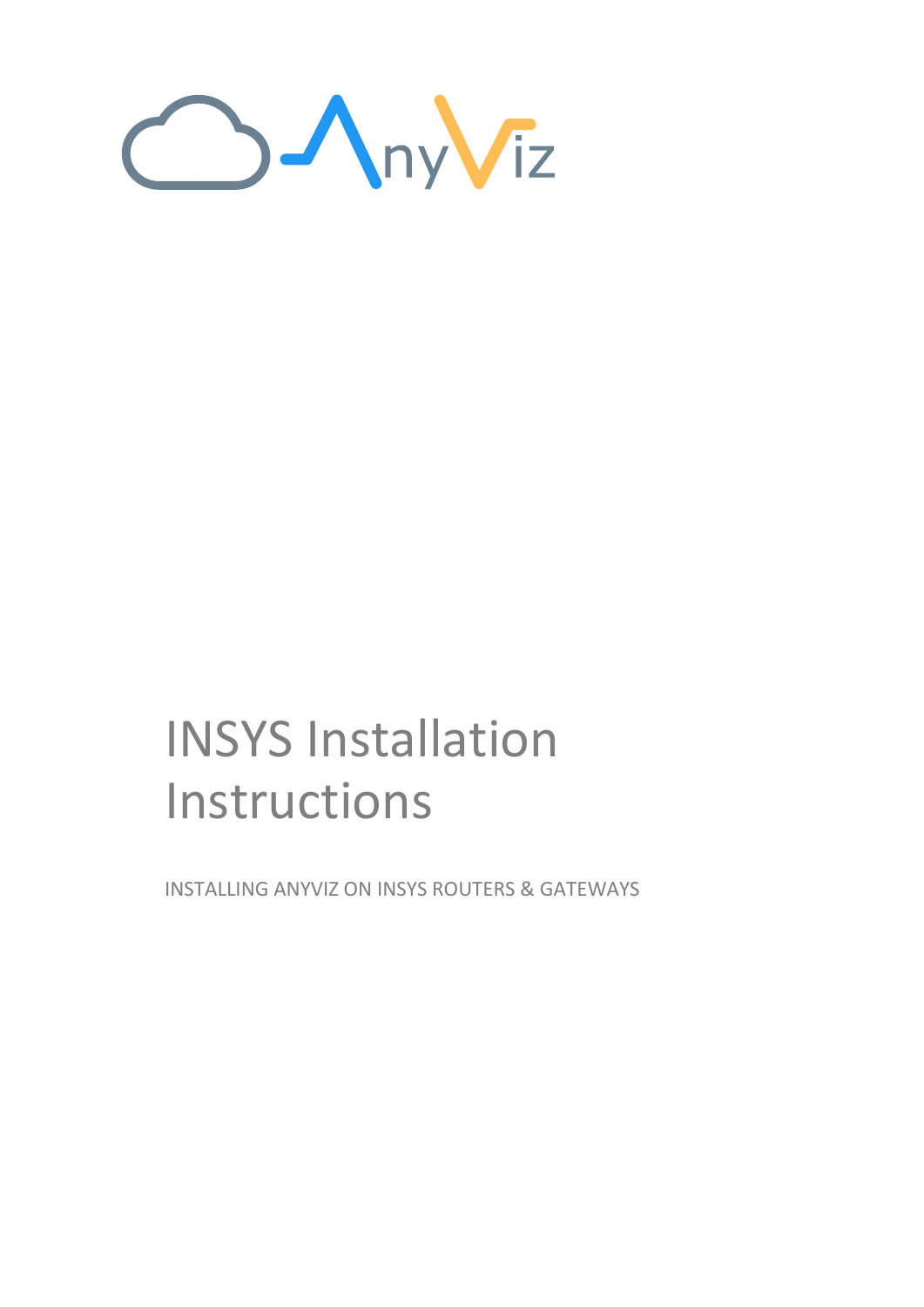

#### PREREQUIREMENTS

AnyViz Cloud Adapter is compatible with all INSYS MRX/MRO and SCR/ECR devices which are running firmware version 5.0 or later.

**Download the Container from[: https://download.anyviz.io/insys/anyvizcloudadapter.tar](https://download.anyviz.io/insys/anyvizcloudadapter.tar)**

## INSTALL CLOUD ADAPTER CONTAINER

Upload and configure AnyViz Cloud Adapter container:

- 1. Connect to the device via Ethernet
- 2. Use Web browser and enter address (default[: https://192.168.1.1\)](https://192.168.1.1/)
- 3. Navigate to Container
- 4. Upload the "anyvizcloudadapter.tar" file using the "Import container" button
- 5. Click on the "magic wand" button

| anyvizcloudadapter | $\cdots$ | --- |  |  | Ш |  |
|--------------------|----------|-----|--|--|---|--|
|--------------------|----------|-----|--|--|---|--|

#### 6. Click on the "Edit" button

|  |  | anvvizcloudadanter |  |  | $\sim$ | $\ddot{\phantom{0}}$ |  |  |  |  |
|--|--|--------------------|--|--|--------|----------------------|--|--|--|--|
|--|--|--------------------|--|--|--------|----------------------|--|--|--|--|

7. Important: Enable CLI without authentication

Read/Write  $\sim$ User group for CLI without authentication

8. Bridge the containers network to an existing network and configure a valid IP address and gateway

| Bridge to IP net   net2 - LAN |                                 |      |
|-------------------------------|---------------------------------|------|
|                               | MAC address   1A:04:06:55:0C:9D |      |
|                               |                                 |      |
| IPv4 address                  | 192.168.1.2                     | 1 24 |
| IPv4 gateway                  | 192.168.1.1                     |      |

- 9. Click on "Save settings"
- 10. Active the profile

Activate profile